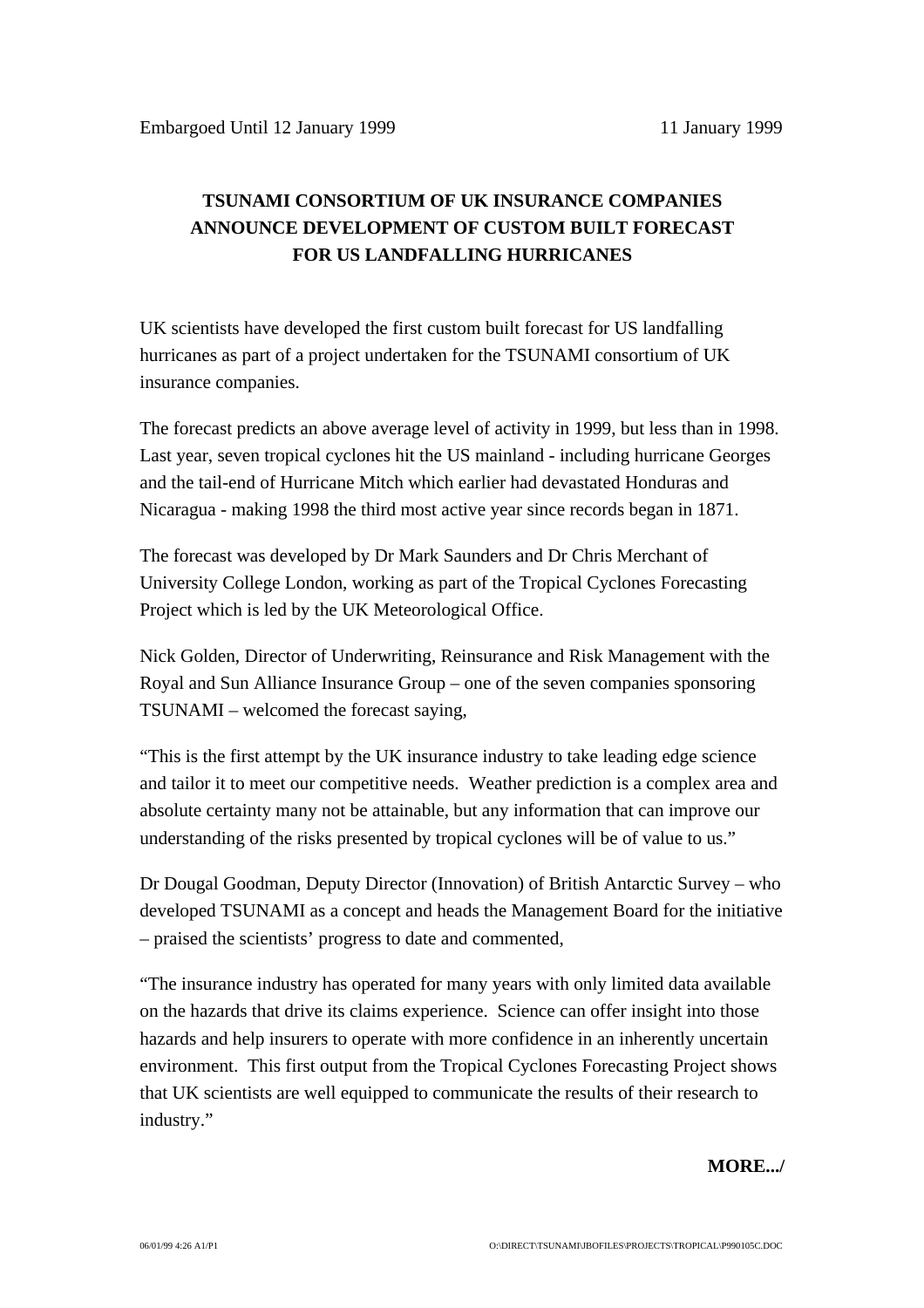US landfalling hurricanes cause more than £1.3 Billion of damage a year - based on the 1946-1998 average - so even forcasts with modest skill can have huge financial benefits. Insurers need to receive US forecasts before  $1<sup>st</sup>$  January - when most insurance and reinsurance contracts are renewed - so the forecast was produced on 1<sup>st</sup> December.

The forecast is presented as a series of "probability bands" for the expected number of landfalling storms of different intensities. The bands are similar to results spreads used in betting for sports events. The long forecast lead-time - six months before the start of the US tropical cyclone season - makes it impossible to predict precisely where, when and with what intensity a tropical cyclone will hit the US mainland. However, climatic conditions can be used to forecast - at long-range - year to year changes in landfalling hurricane numbers during the season from  $1<sup>st</sup>$  June to  $30<sup>th</sup>$  November.

Dr Saunders and Dr Merchant made a thorough analysis of historical storm tracks to identify patterns in their development and direction. This behaviour was then linked to past data on sea-surface temperature, high level winds – above 20km – and rainfall in West Africa, all of which are known to influence tropical cyclone development. By using predictions of conditions in the coming tropical cyclone season they were able to calculate the likelihood of landfalling tropical cyclones of different intensities.

The forecast can be viewed on the TSUNAMI Web Site at:

www.nerc-bas.ac.uk/public/tsunami/projects.html

## **ENDS**

Enquiries to:

TSUNAMI: James Orr, Project Director - 0411 833 353

UK Meteorological Office: Andy Yeatman, Senior Press Officer - 01344 856 655

Royal & Sun Alliance: Karen Donhue, External Communications Manager - 0171 220 6615

British Antarctic Survey: Tony Clarke, Senior Information Officer - 01223 221 414

University College London: Patrick Edwards, Head of Media Relations - 0171 391 1621